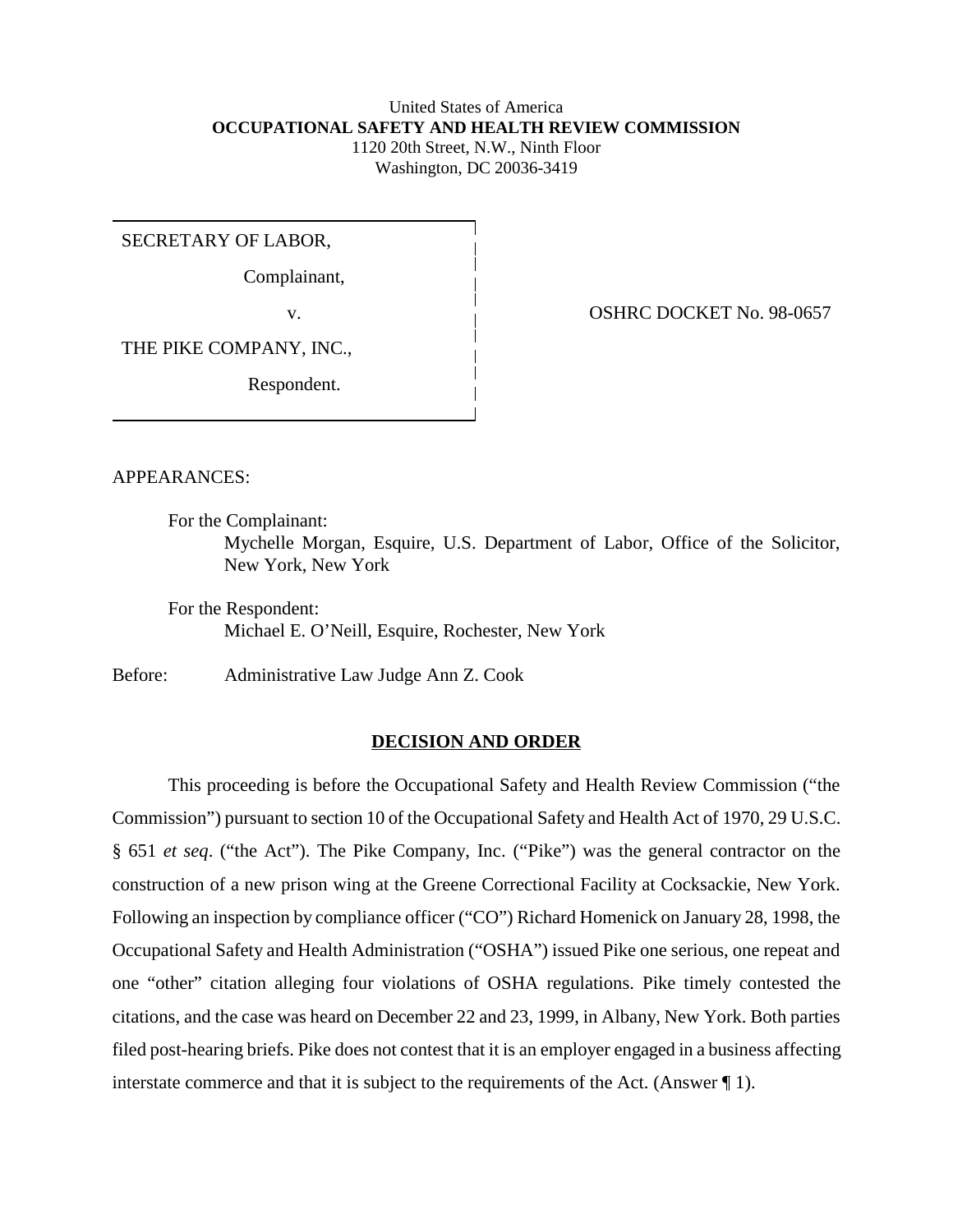#### THE BURDEN OF PROOF

To establish a violation of a standard, the Secretary has the burden of proving, by a preponderance of the evidence:

(a) the applicability of the cited standard, (b) the employer's noncompliance with the standard's terms, (c) employee access to the violative conditions, and (d) the employer's actual or constructive knowledge of the violation (*i.e.*, the employer either knew, or with the exercise of reasonable diligence could have known, of the violative conditions).

*Atlantic Battery Co.,* 16 BNA OSHC 2131, 2138 (No. 90-1747, 1994).

#### ALLEGED SERIOUS VIOLATION OF 29 CFR 1926.501(b)(1)

Citation 1, Item 1 alleges:

At the job site - second floor: employees working near the very edge of a floor opening measuring 11 feet in width and 20 feet in length with a fall potential of 13 feet and 4 inches to the ground level. Employees were cutting 2x4' lumber and had their backs to the opening which had no guard rails.

Section 1926.501(b)(1) provides:

(A) *Unprotected sides and edges.* Each employee on a walking/working surface (horizontal and vertical surface) with an unprotected side or edge which is 6 feet (1.8 m) or more above a lower level shall be protected from falling by the use of guardrail systems, safety net systems, or personal fall arrest systems.

CO Homenick, with 18 years experience at OSHA, primarily in construction, and 10 years in the construction industry as a laborer and foreman, testified credibly and knowledgeably about his observations at the work site. He testified he observed and photographed three men working on the second floor within 6 feet of the edge of a walking/working surface. One of his photos shows three men standing around a worktable. One man's back is about 2 feet from the edge, which dropped off 13 feet, 4 inches to the concrete floor below. There was no guardrail along the edge, but a cable was on the ground that Pike tightened to provide a guardrail after the CO pointed out the problem. Rebar about 24 inches high stood at intervals along the edge, offering no fall protection, but posing a possible stumbling hazard. The men told Homenick that they were Pike employees and had been working there for about one hour. Homenick testified that the men working near the unprotected edge were very visible and that Pike foremen and superintendents were working elsewhere within sight on the second floor. He further testified that in place of guardrails, Pike could have used other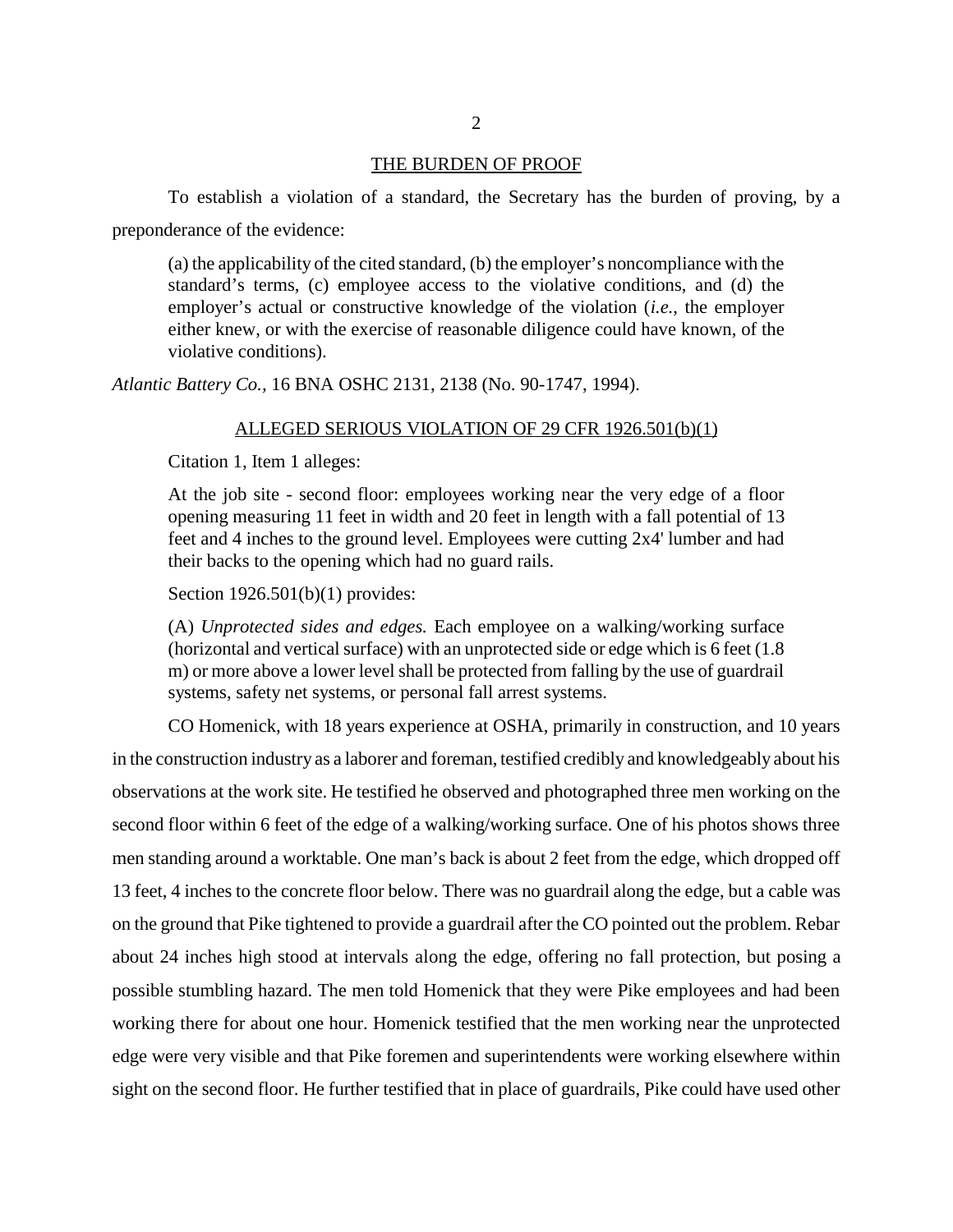fall protection, such as body harnesses. (Tr.18-24, 26-30; CX-2-3). Homenick's testimony, along with his photos, establish all of the above-noted elements of the Secretary's burden of proof. **Infeasibility** 

Pike raises the affirmative defense of infeasibility of compliance, arguing that it was impossible to construct the wooden forms needed to pour concrete around a column with a fall protection system in place. To establish this defense, an employer must show (1) that the means of compliance prescribed by the applicable standard would have been infeasible, in that (a) its implementation would have been technologically or economically infeasible, or (b) necessary work operations would have been technologically or economically infeasible after its implementation, and (2) that there would have been no feasible alternative means of protection. *VIP Structures, Inc.*, 16 BNA OSHC 1873, 1874 (No. 91-1167, 1994).

The testimony of George Budine, the project superintendent, and Thomas Scheg, the carpentry foreman, establishes that a guardrail had once been in place and that one end of the guardrail cable had been attached to a steel column. The column was to be encased in concrete and the concrete forms could not be placed around the column without detaching the guardrail cable from the column. (Tr. 136, 168). Pike contends that when Homenick observed them, the three Pike employees were "in the process of getting ready to build base shoes or possibly planning this act." (R. Brief p. 7; Tr. 169). However, the record indicates that the men were reading plans and/or sawing 2x4's and that their activity did not require working near the edge or removal of the guardrail. (Tr. 159-60; CX-2). Pike has therefore not demonstrated infeasibility of compliance.

Based on the foregoing, the evidence establishes the alleged violation. The evidence also establishes that the violation was serious, in that if one of the three exposed employees had fallen over the edge to the concrete floor below, he could have been seriously injured or killed. (Tr. 20). **Penalty** 

The Secretary has proposed a penalty of \$2,125.00 for this item. In determining appropriate penalties for violations, due consideration is to be given to the gravity of the violation as well as the employer's size, history and good faith. The gravity of the violation is generally "the primary element in the penalty assessment." *J.A. Jones Constr. Co.*, 15 BNA OSHC 2201, 2214 (No. 87-2059, 1993). Given the few employees exposed to the fall hazard and the brevity of the exposure (one hour at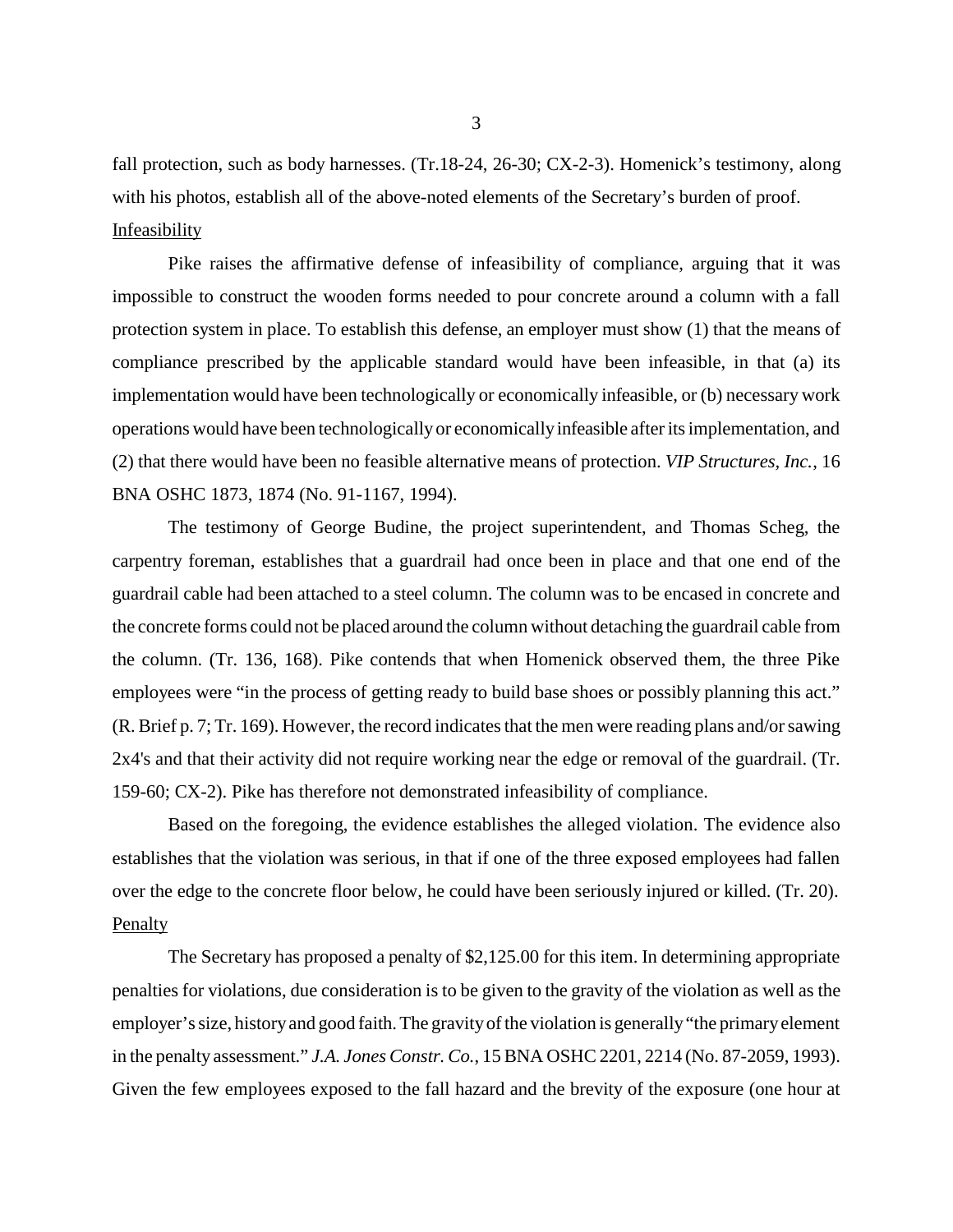most), I agree with the CO's assessment of the gravity as low. (Tr. 62). Pike has over 250 employees and has been cited for a serious violation within the last three years, making a reduction for either size or history inappropriate, and the proposed penalty already reflects credit for good faith. However, the proposed penalty is too high, in my opinion, due to the low gravity of the violation. Consequently, I conclude that a penalty of \$1,750.00 is appropriate.

### ALLEGED SERIOUS REPEATED VIOLATIONS OF 29 CFR  $1926.451(e)(1)$  and  $(g)(1)$

Items 1 and 2 of Citation 2 are considered together because they involve the same fact situation and related hazards.

Citation 2, Item 1 alleges:

(a) At the job site - second floor: Employees climbed the tubular steel frame scaffold by using the scaffold frame. The fall potential was 20 feet to the concrete ground below.

Section 1926.451(e)(1) provides, in pertinent part:

(e) *Access.* This paragraph applies to scaffold access for all employees....

(1) When scaffold platforms are more than 2 feet (0.6m) above or below a point of access, portable ladders, hook-on ladders, attachable ladders, stair towers (scaffold stairways/towers), stairway-type ladders (such as ladder stands), ramps, walkways, integral prefabricated scaffold access or direct access from another scaffold, structure, personnel hoist, or similar surface shall be used. Cross braces shall not be used as means of access.

Citation 2, Item 2 alleges:

(a) At the job site - cell area: An employee was in the process of pouring concrete from a pail into a concrete form. The employee was working on an outrigger 20 feet above the ground level with no fall protection provided.

Section 1926.451(g)(1) provides, in pertinent part:

(g) *Fall protection*. (1) Each employee on a scaffold more than 10 feet (3.1 m) above a lower level shall be protected from falling to that lower level.

CO Homenick testified that upon arriving on the second floor of the work site, he noticed a man on a scaffold in the process of pouring concrete into a form around a column. The man stood facing the building on an outrigger platform about two planks wide and 14 feet long. The outrigger extended from the main scaffolding that ran around the perimeter of the building. The front of the outrigger was a few feet from the building and 5 or 6 feet above a concrete floor from which the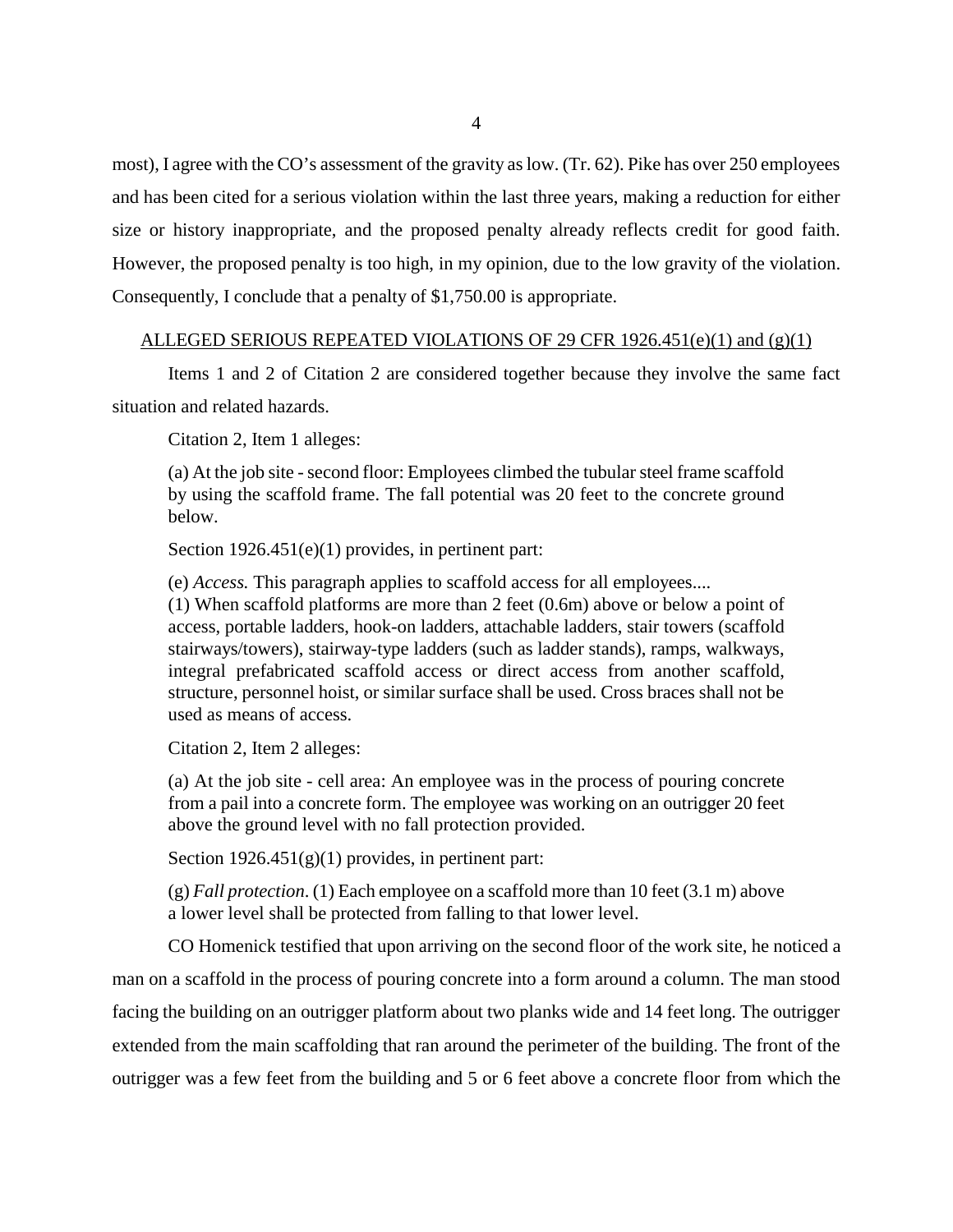concrete was being hoisted up to the worker. On the other sides (behind the worker and at both ends of the outrigger) the drop was about 20 feet. The worker was 2 to 3 feet from one end of the platform and 11 to 12 feet from the other end. The outrigger had no guardrails. Homenick took two photographs of the man at work on the outrigger. (Tr. 13-14, 34-35, 70, 73, 78; CX-4-5).

As he approached, Homenick noticed there was no access ladder and called up to the man, "I don't see any ladder for you." The man replied "No," and started to move toward the edge of the scaffolding as if to climb down. Homenick told him to wait for a ladder before coming down. George Budine, Pike's project supervisor, then instructed another man to get a ladder, saying "I don't understand how this could have happened." Without a ladder or other visible means of accessing the outrigger platform, Homenick surmised the man climbed 5 feet up the outside of the scaffolding from the floor below. Pike contends planks were to have connected the building to the scaffolding, allowing access to the floor below by walkways, ladders and stairways built into the scaffolding. However, there is no evidence planks were used for this purpose on the day at issue, and Pike concedes planks were often stolen or appropriated for other work. (Tr. 34-35, 71, 151-53, 161-62).

The man on the platform identified himself to Homenick as a Pike employee and said that he had been working there for an hour. Homenick testified that he noticed the employee on the outrigger as soon as he arrived on the second floor and that he was sure anyone else walking by would have noticed the employee and the problem. Had the man lost his balance and fallen while on the platform or climbing the scaffolding, he could have fallen as far as 20 feet and sustained serious injuries or even death. (Tr. 35-36, 39-40, 49).

Section 1926.451(e)(1) applies when scaffold platforms are more than 2 feet above or below a point of access. The standard applies here because the distance from the floor below (the point of access) to the platform was 5 feet. The uncontroverted evidence establishes Pike's noncompliance with the standard as well as the exposure of its employee to the fall hazard. It is not necessary, as Pike suggests, that there be eyewitness testimony of the employee climbing up the scaffolding to reach the platform when there was no other reasonable means of access and both employer and employee acknowledged the absence of a ladder. Because the hazard was in plain view, Pike with reasonable diligence could have discovered it. The record establishes a violation of §1926.451(e)(1), and the violation was serious because a fall could have resulted in serious injury or death.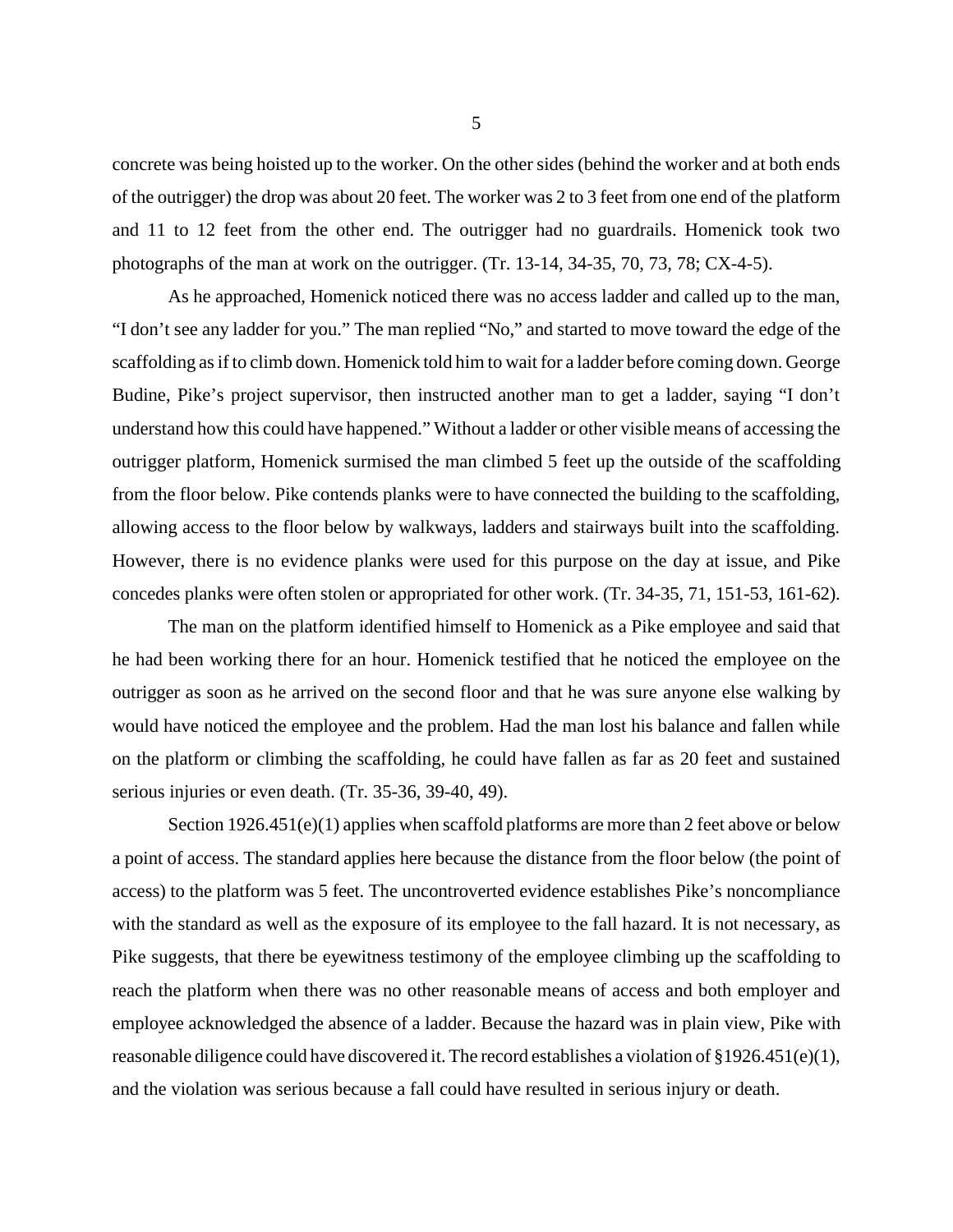The record also establishes a serious violation of  $\S$  1926.451(g)(1), which requires fall protection on scaffolds more than 10 feet above a lower level. As discussed above, the drop from the outrigger platform was 20 feet on three sides, there were no guardrails on the platform, and no other fall protection was in use. The employee was in plain view of several supervisors working on the second floor, and if he had fallen off the platform the result could have been serious injury or death. Unpreventable Employee Misconduct

Pike raises the affirmative defense of unpreventable employee misconduct with respect to both violations. This defense requires the employer to prove: (1) that it has established work rules designed to prevent the violation, (2) that it has adequately communicated these rules to its employees, (3) that it has taken steps to discover violations, and (4) that it has effectively enforced the rules when violations were discovered. *Precast Services, Inc.,* 17 BNA OSHC 1454, 1455 ( No. 93-2971, 1995), *aff'd without published opinion,* 106 F.3d 401 (6th Cir. 1977).

The evidence falls far short of showing unpreventable employee misconduct. The testimony of Pike's safety director and its on-site carpentry foreman demonstrates that Pike gave each new employee a copy of the company safety rules and a job site safety handbook, that the handouts contained fall protection rules, and that weekly on-site safety meetings were held. Their testimony also demonstrates that Pike had a disciplinary program of verbal warnings followed by written warnings and possible termination. (Tr. 104-10, 170-72; RX-1-2, 7). Regardless, Pike presented no evidence that fall protection rules were discussed in safety meetings or otherwise effectively communicated to employees, or that the rules were actually enforced by periodic inspections or other means. The instant violations took place in plain view, lasted up to one hour, and were undetected even though several supervisors were on the same floor. There is no evidence that Pike effectively communicated or enforced its pertinent safety rules at the work site. Pike has therefore not established that the violation was the result of unpreventable employee misconduct.

# Classification and Penalties

The Secretary maintains that both violations were repeated and proposes a penalty of \$5,000.00 for each item. A violation is repeated if, at the time it occurred, there was a Commission final order against the same employer for a substantially similar violation. *Potlatch Corp.,*7 BNA OSHC 1061, 1063 (No. 16183, 1979). CO Homenick testified that on July 23, 1997, Pike was cited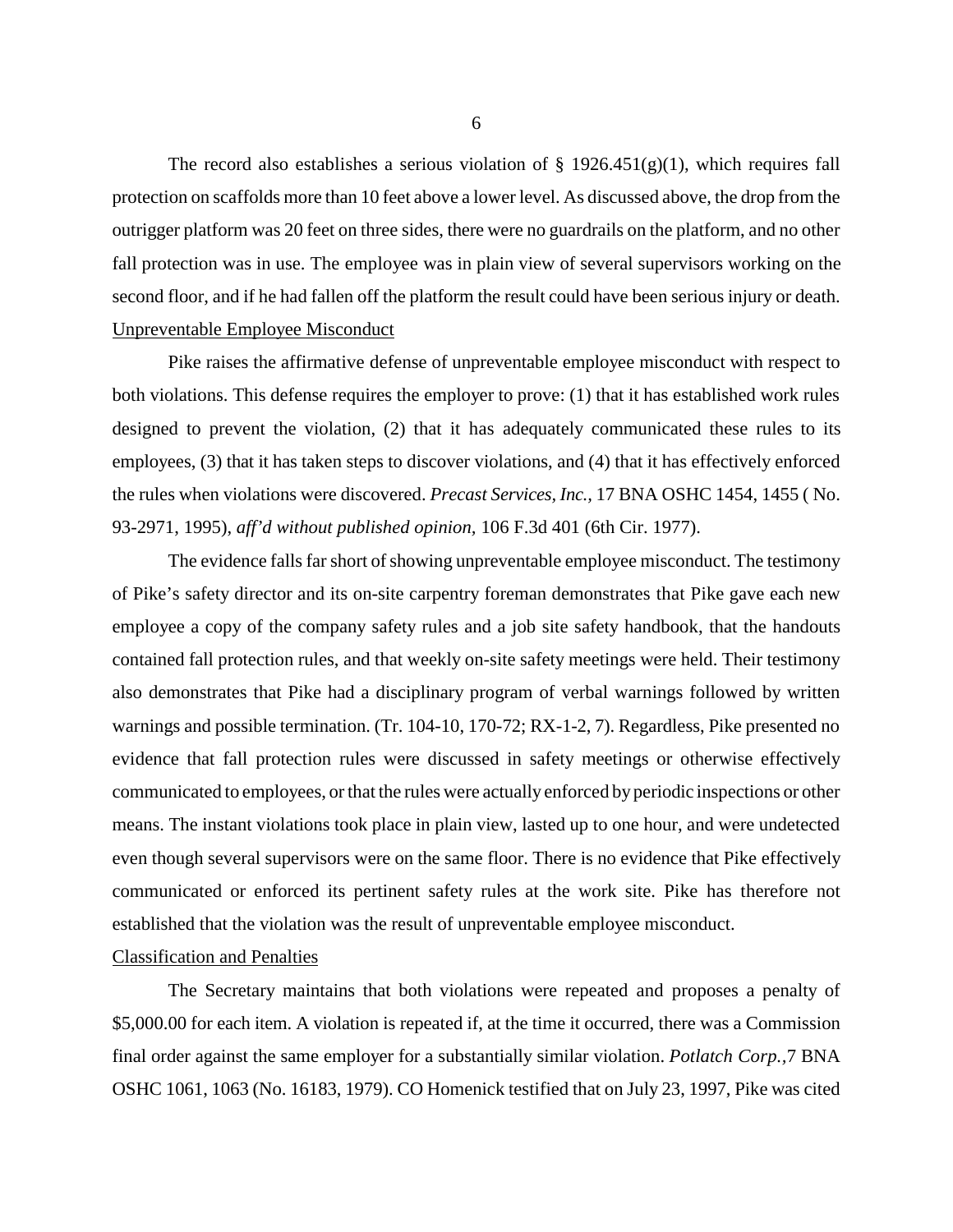for serious violations of both §§ 1926.451(e)(1) and (g), that he had been the inspecting official, and that the citation had been resolved by an informal settlement agreement that became a final order on September 2, 1997. Homenick further testified that the 1997 violations were very similar to those in this case. (Tr. 43-44, 54-55, 67-68; CX-6). Pike has not challenged the repeated classification, and, based on the record, the violations are affirmed as repeated.

The proposed penalty for item 1 was calculated by doubling the \$2,500.00 gravity-based penalty and giving no credit for size, history or good faith. Since only one employee was at risk, and the risk existed only when he ascended or descended the scaffolding, I find the gravity of the violation to be low. With no other mitigating considerations, I conclude that a penalty of \$3,000.00 is appropriate for this violation.

The proposed penalty for item 2 was calculated in the same manner as the penalty for item 1. In my view, however, the gravity of this violation is greater because the employee's exposure was longer and it was more likely that he could have fallen while concentrating on his cement-pouring work. I conclude that a penalty of \$4,000 is appropriate for this violation.

#### ALLEGED "OTHER" VIOLATION OF 29 CFR 1926.404(b)(1)(i)

Citation 3, Item 1 alleges:

Employer did not use either ground fault circuit interrupters as specified in paragraph  $(b)(1)(ii)$  of this section or an assured equipment grounding conductor program as specified in paragraph (b)(1)(iii) of this section to protect employees on construction sites:

(A) At the job site - second floor: An employee was using a Hilti Screw gun and a Milwaukee saw to cut 2x4' lumber.

Section  $1926.404(b)(1)(i)$  provides:

*(b) Branch circuits-*(1)*-Ground-fault protection*-(i) *General.* The employer shall use either ground fault circuit interrupters as specified in paragraph  $(b)(1)(ii)$  of this section or an assured equipment grounding conductor program as specified in paragraph (b)(1)(iii) of this section to protect employees on construction sites. These requirements are in addition to any other requirements for equipment grounding conductors.

CO Homenick testified that he observed a man who identified himself as a Pike employee using two power tools that were plugged into an electrical outlet. Homenick inserted a ground fault circuit tester into the outlet, and, when nothing tripped, he determined that the outlet had no ground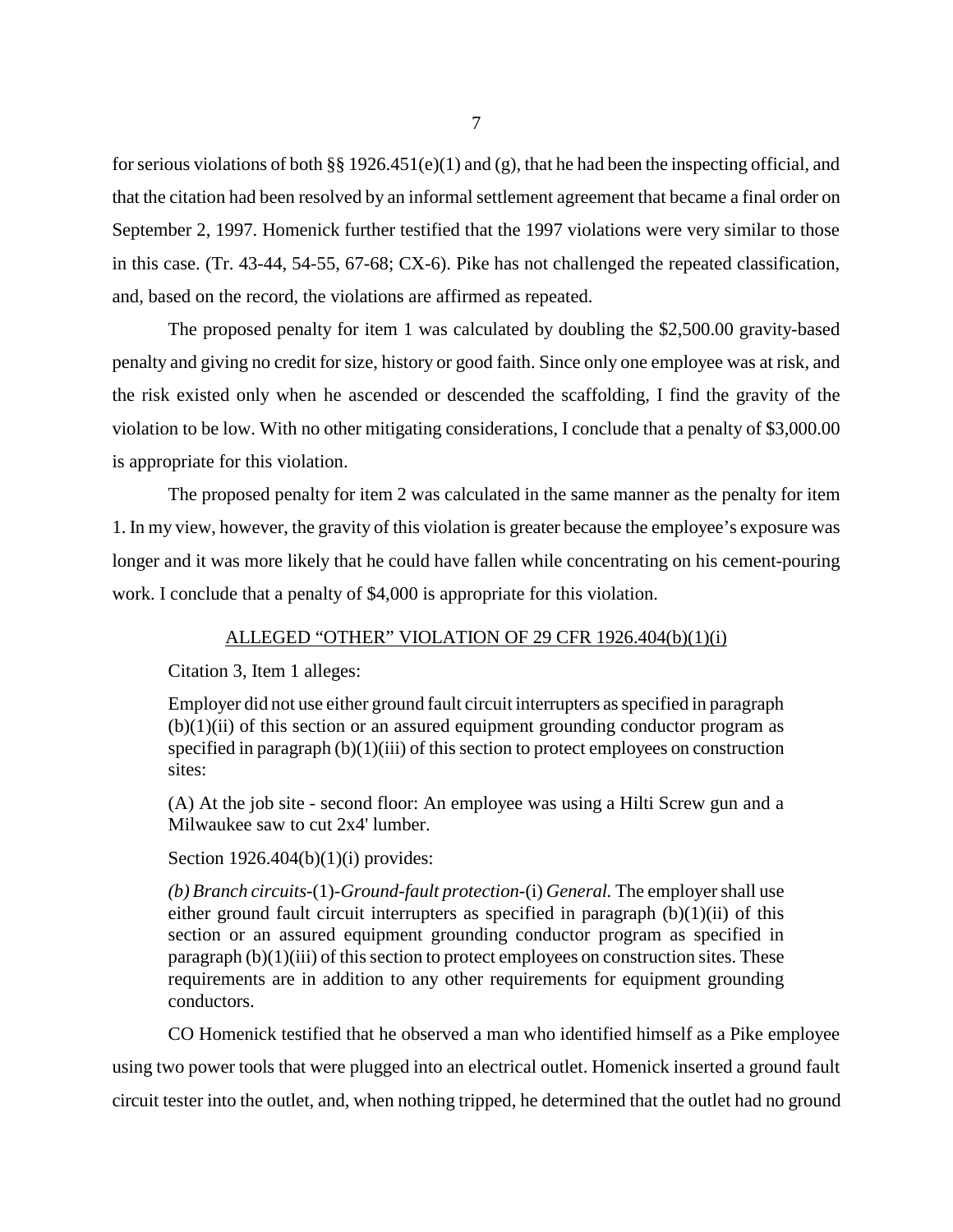fault circuit interrupter. The employee told him that he had been using the tools intermittently for approximately two weeks. Homenick testified that without ground fault protection there was a danger of minor burns. However, he also testified that the tools the employee was using were in good condition and that the possibility of a short was decreased by the fact that one of the tools had a ground pin and the other was double insulated. Homenick noted that it was difficult to detect ground fault violations because they were not always visually apparent and required testing. The other outlet that he tested had proper ground fault protection. (Tr. 57-60, 83).

Pike argues that it was entitled to rely on the prime electrical contractor, R.G. Gray Company, to have properly performed its work, because Gray was not its subcontractor and the violative condition was not visually detectable. Although not articulated as such, I construe Pike's argument to be an assertion of the multi-employer work site defense. (R. Brief pp. 23-24; Tr. 154-55). To meet this affirmative defense, the employer must show that it did not create or control the violative condition and that it either (1) took realistic alternative measures to protect its employees or (2) did not know and could not reasonably have known that the condition was hazardous. *Anning-Johnson Co.,* 4 BNA OSHC 1193, 1198-99 (Nos. 3694 & 4409, 1976); *Grossman Steel & Aluminum Corp.,* 4 BNA OSHC 1185, 1188-89 (No. 12775, 1976).

While it is true that Pike did not create or control the cited condition, its responsibility for its employees' safety required more than simply depending on another contractor to do its job correctly. Had Pike taken any steps to ascertain that the grounding had been done in accordance with the standard, it might prevail. However, Pike has not shown that it took any steps to assure that Gray had properly completed its work, such as checking with Gray or doing its own testing. To the contrary, Pike merely assumed that the appropriate ground fault protection was in place and that its employees were protected. The record does not show that Pike's reliance on Gray was reasonable or that in the exercise of reasonable diligence Pike could not have known of the violative condition. *See, e.g., Centrex-Rooney Constr. Co.,* 16 BNA OSHC 2127, 2128-29 (No. 92-0851, 1994)*; Dover Elevator Co.*, 16 BNA OSHC 1281, 1286 (No. 91-862, 1993); *Blount Int'l, Ltd.*, 15 BNA OSHC 1897, 1900 (No. 89-1394, 1992).